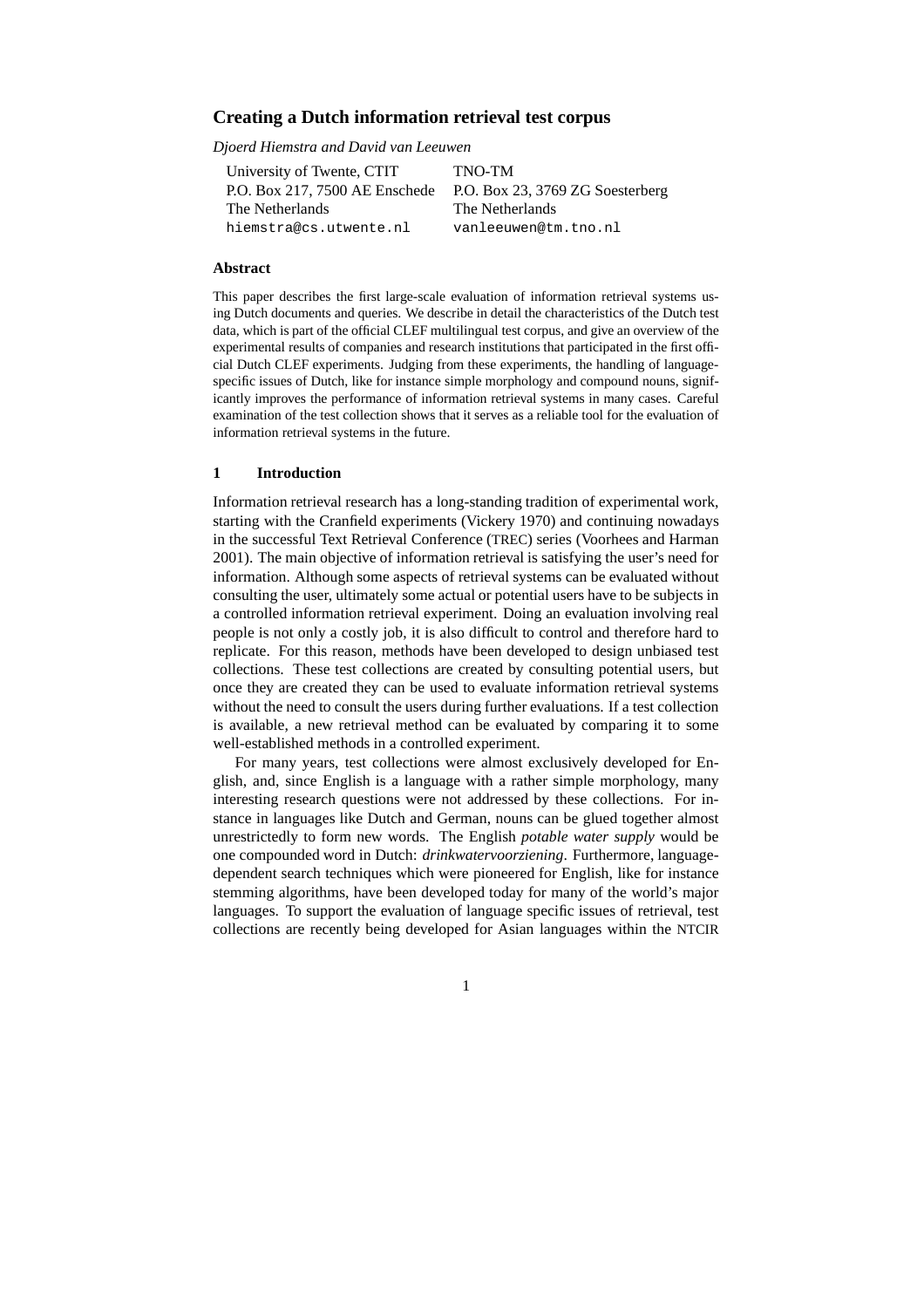workshops (Kando 2001) and for European languages within the CLEF workshops (Peters 2001). This paper describes the development of a Dutch test collection within the CLEF workshops.

CLEF (Cross-language Evaluation Forum) is a continuation and expansion of the cross-language system evaluation activity that began in 1997 at the TREC series. Partners in CLEF are Eurospider (Switzerland), National Institute for Informatics (Japan), National Institute for Standards and Technology (USA), IZ Socialwissenschaften Bonn (Germany), IEI-CNR Pisa (Italy), IEEC-UNED Madrid (Spain), University of Hildesheim (Germany), University of Twente (Netherlands). The objectives of CLEF, which are derived from the TREC objectives, are the following.

- To encourage research in multilingual and cross-language information retrieval;
- to increase communication among industry and academia by creating an open forum for the exchange of research ideas;
- to speed the transfer of technology from research laboratories into commercial products by demonstrating substantial improvements in retrieval methodologies on real-world problems;
- to increase the availability of appropriate evaluation techniques for use by industry and academia, including development of new evaluation techniques more applicable to current systems.

The evaluation investigates the performance of systems that search a static set of documents using questions (called *topics*, see the next section) that are previously unseen by the system. Participants return the best 1000 documents retrieved for each topic to CLEF for evaluation. The results of one such an experiment for 50 topics is called a *run*. The right answers (called *relevance judgments*, see the next section) are not known to the participants when they produce their runs. Participants can choose to participate in two separate tasks. The first task is the monolingual task which concentrates on the use of the Dutch language only: Participants use the Dutch topics to search the document collection. In the second task, the cross-language task, the Dutch document collection should be searched using any topic language except Dutch. Cross-language retrieval constitutes a first step towards searching multilingual collections, e.g. searching a mixed collection of Dutch and French documents by either a Dutch or a French query. The system should perform some kind of automatic translation to support this kind of functionality.

The participating organisations for this first Dutch evaluation include many of the major Dutch national text retrieval software companies and information retrieval research groups. Participating organisations were Eidetica (Netherlands), Hummingbird (Canada), Johns Hopkins University (USA), Medialab (Netherlands), Oce´ Technologies (Netherlands), TNO-TPD (Netherlands), Thomson Legal and Regulatory (USA), University of Amsterdam (Netherlands), University of Glasgow (UK), and University of Twente (Netherlands).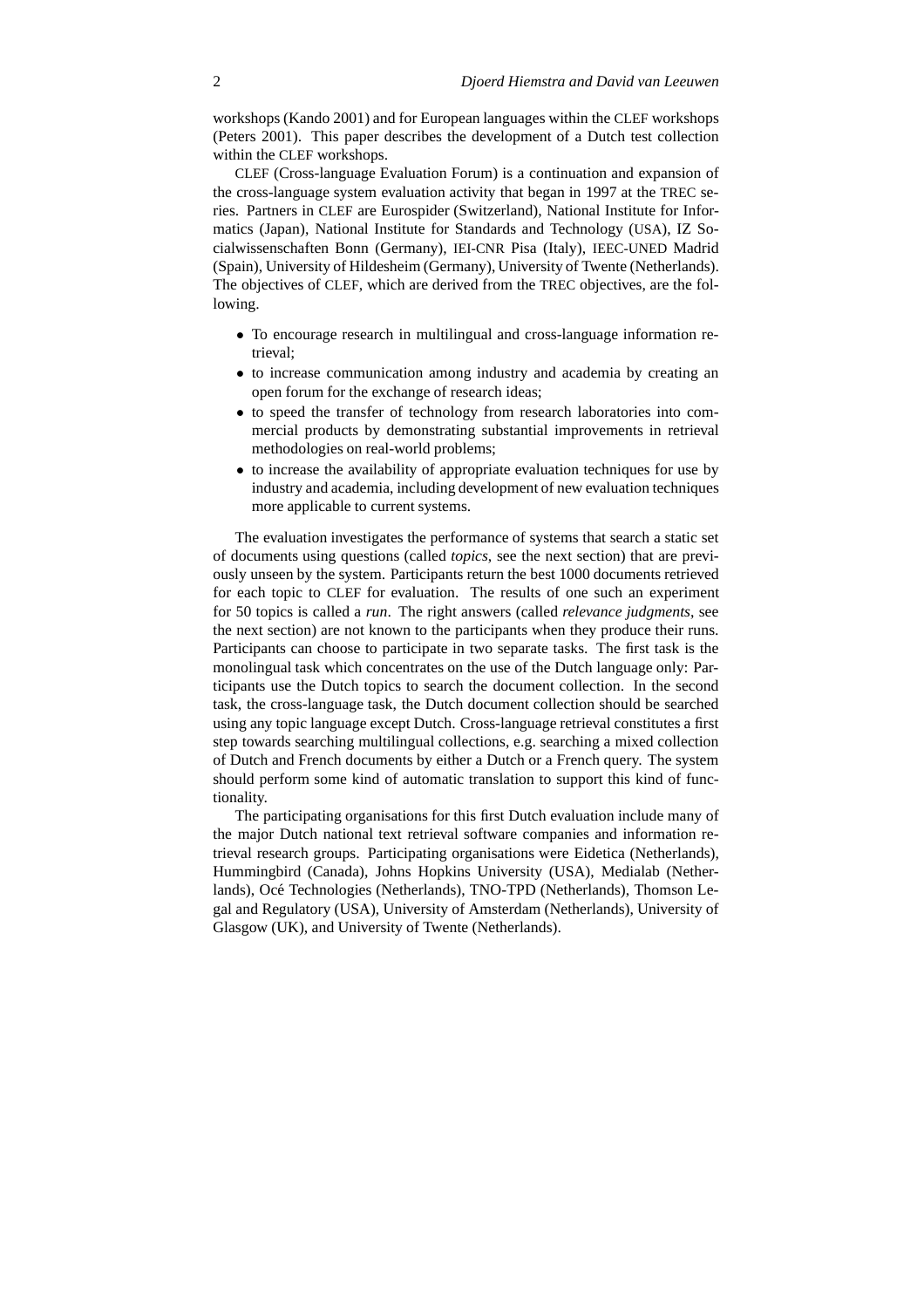This paper serves as an overview of the Dutch retrieval experiments described in detail in the CLEF workshop proceedings (Peters 2001). The paper is organised as follows. Section 2 describes the development of the retrieval test corpus in detail. Section 3 describes the measures that were used for system evaluation. An overview of the results is given in Section 4. The reliability of the results and the quality of the test corpus for future use is evaluated in Section 5. Finally, Section 6 presents some general lessons learned from this first Dutch evaluation.

## **2 The test corpus**

An information retrieval test corpus has three main ingredients: the *documents*, the textual descriptions of the user's requests for information called *topics*, and the right answers called *relevance judgements*.

### **2.1 The documents**

The documents were kindly provided by PCM Landelijke Dagbladen / Het Parool. They represent a sampling of articles published by the NRC Handelsblad and the Algemeen Dagblad in 1994 and 1995. An example document from the data is shown in Figure 1.

```
<DOC>
<DOCNO>NH19940103-0019</DOCNO>
<HEAD>
<SEC>Binnenland</SEC>
<DAT>19940103</DAT>
<COP>NRC Handelsblad</COP>
</HEAD>
<BODY><TI><P>Amsterdam eert Pa Sem met medaille</P></TI>
<LE><P>AMSTERDAM, 3 JAN. J.W. Sijmor, in de Bijlmermeer beter bekend als Pa
Sem, heeft op nieuwjaarsdag uit handen van burgemeester Van Thijn de
zilveren eremedaille van de stad Amsterdam ontvangen.</P></LE>
<TE><P>Pa Sem kreeg het ereteken omdat hij na het neerstorten van een El Al
Boeing op 4 oktober 1992 met gevaar voor eigen leven een jongetje redde uit
een brandende flat. Voor de ramp dreef hij een café in de getroffen flat
Groeneveen en vervulde hij een belangrijke rol bij het opvangen van
kinderen die in de Bijlmer op straat zwerven. De eremedaille wordt bij
Koninklijk Besluit toegekend aan mensen die zich hebben onderscheiden door
moed, beleid en zelfopoffering.</P></TE>
</BODY>
<INFO>
<PER>Sem, alias Pa</PER>
<PER>Sijmor, J.w.</PER>
<HTR>Onderscheidingen; Algemeen</HTR>
</INFO></DOC>
```
#### Figure 1: An example document

The format of the data uses a labeled bracketing, expressed in the style of SGML (Standard Generalised Markup Language)<sup>1</sup>. The SGML mark-up identifies textual

<sup>&</sup>lt;sup>1</sup>SGML is a precursor of XML. We did not use SGML features that are no longer supported in XML.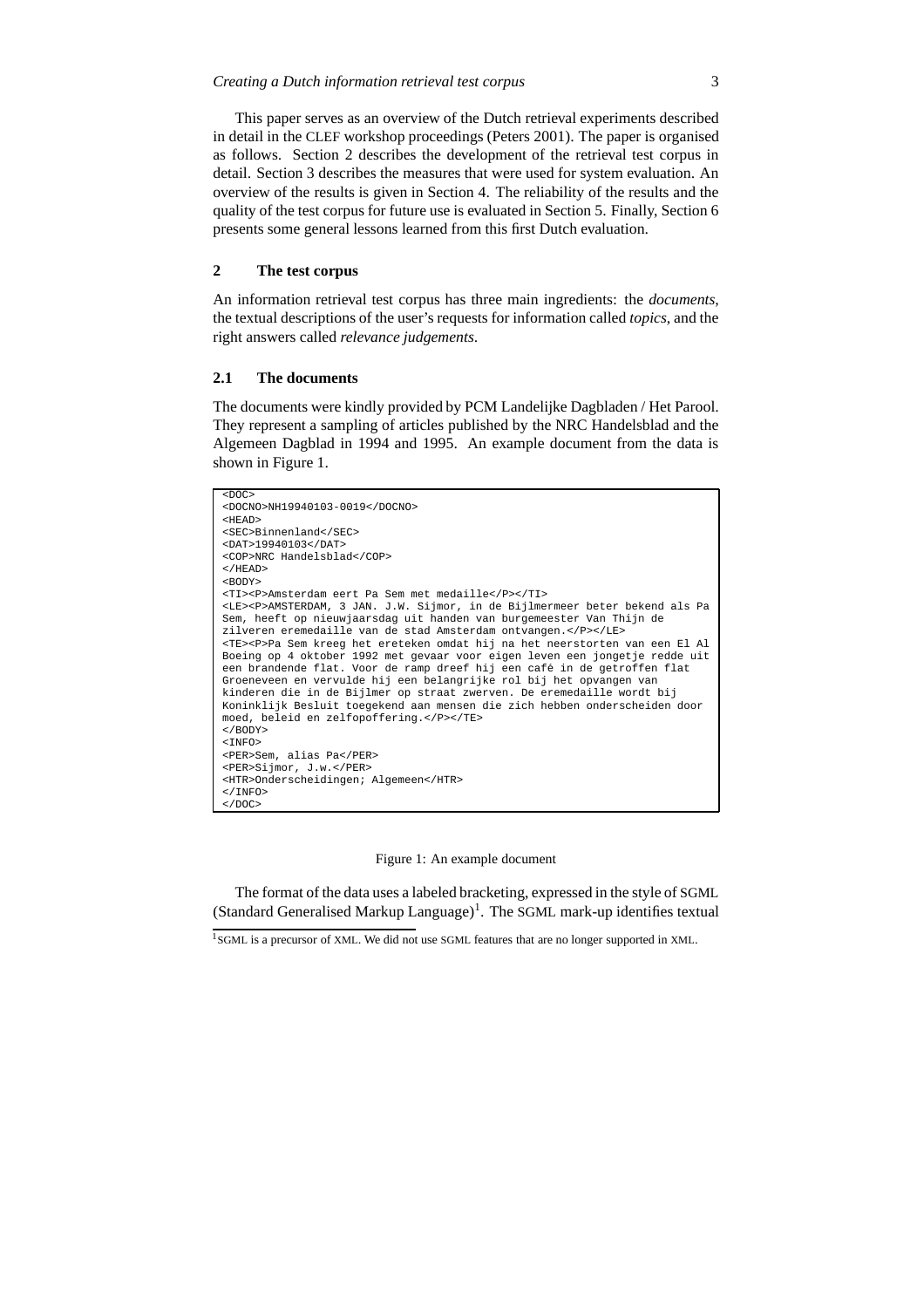information, like title, leader and text, and bibliographical information like date of publication, newspaper section, and manually assigned keywords. Only the textual information should be used for the official tasks, but bibliographic information is available for later experimentation. An SGML DTD (Document Type Definition) is provided for easy processing of the data.

The Dutch data is part of the multilingual CLEF collection which contains national newspaper and newswire data in English, French, German, Italian and Spanish of the same time period as the Dutch data. Table 1 shows some basic document statistics of the CLEF collection.

| Language | Source                             | Size (Mb) | Nr. of documents |
|----------|------------------------------------|-----------|------------------|
| Dutch    | Algemeen Dagblad                   | 241       | 106,483          |
|          | NRC Handelsblad                    | 299       | 84,121           |
| English  | Los Angeles Times                  | 425       | 110,250          |
| French   | Le Monde                           | 157       | 44.013           |
|          | Agence Télégraphique Suisse (SDA)  | 86        | 43,178           |
| German   | Der Spiegel                        | 63        | 13,853           |
|          | Frankfurter Rundschau              | 320       | 139,715          |
|          | Schweizerische Depeschenagentur    | 144       | 71,803           |
| Italian  | La Stampa                          | 193       | 58,051           |
|          | Agenzia Telegrafica Svizzera (SDA) | 85        | 50,527           |
| Spanish  | La Agencia EFE                     | 509       | 215.738          |
|          | Total:                             | 2.522     | 937.732          |

Table 1: The CLEF multilingual test corpus

#### **2.2 The topics**

The second ingredient of our test corpus consists of natural language statements of the user's need for information. In CLEF, these statements are called *topics*. The topics consist of three parts: the description, the title and the narrative. The description is a natural language statement of the information the user is looking for, typically one sentence. The title consist of the two or three most important words of the description, which comes close to queries as they are actually entered in a real system. The narrative gives a precise definition of the information a document should (or should not) contain in order to be judged as relevant. Figure 2 shows an example topic.

Why is CLEF not simply providing the queries? Information retrieval systems might differ considerably in the type of queries they support. Some systems might support complex query languages including the use of e.g. Boolean operators, the explicit marking of mandatory terms, or the explicit marking of phrases. CLEF tries to abstract away as much as possible from the actual functionality that is supported by the systems. Participants are free to use any method to construct the queries from the topics. Two approaches are distinguished: automatic and manual. Automatic queries simply use the words from the title or from the description (or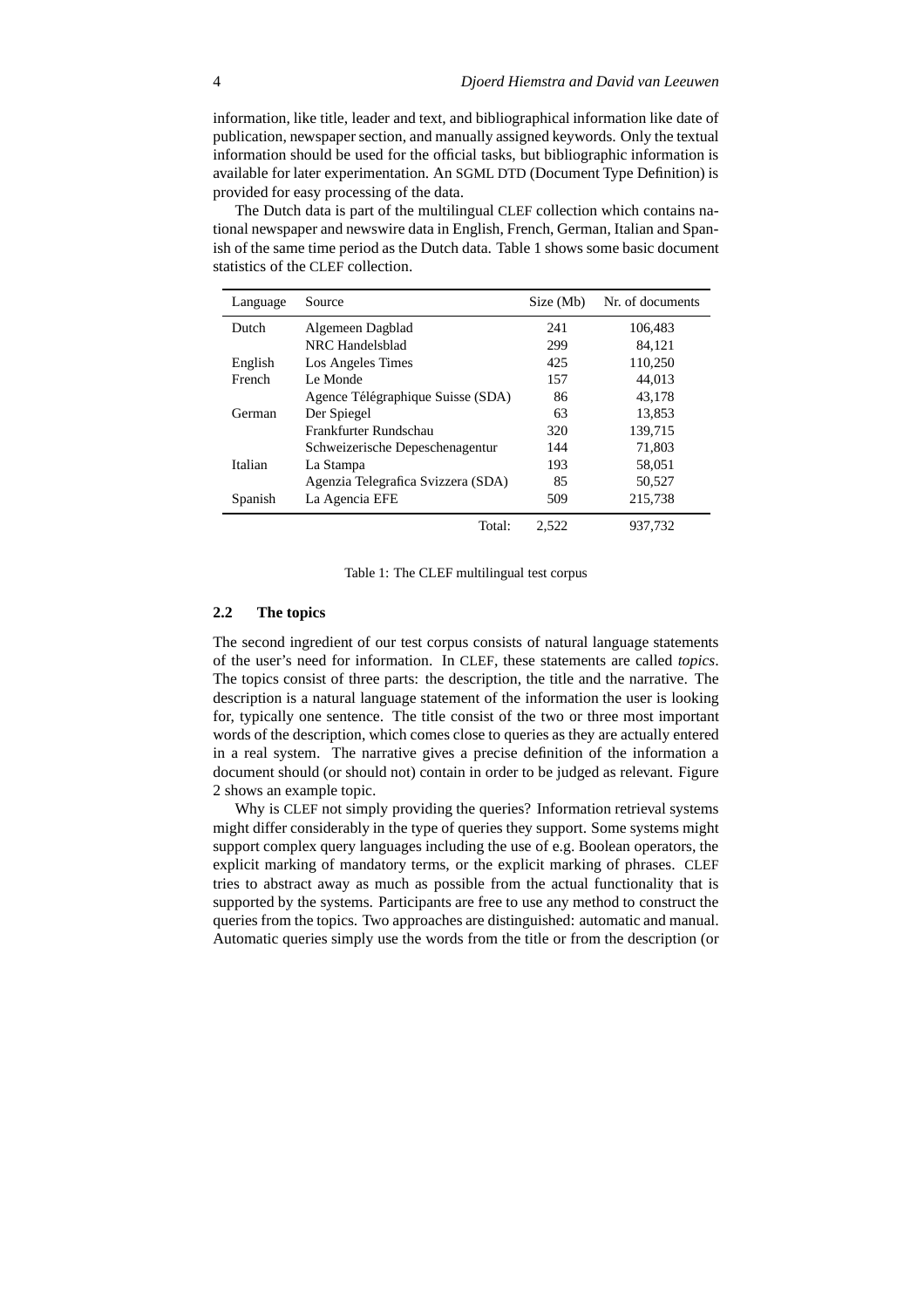```
<top>
<num> C041 </num
<NL-title> Pesticide in babyvoeding </NL-title>
<NL-desc> Zoek naar documenten over pesticide in babyvoeding.
</NL-desc>
<NL-narr> Deze documenten geven informatie over ontdekkingen van
pesticide in babyvoeding. Het gaat hierbij om producenten, merken
en supermarkten die verontreinigde voeding hebben aangeboden. De
informatie gaat ook over de maatregelen die tegen de
verontreiniging van babyvoeding met pesticide zijn genomen.
</NL-narr>
</top>
```
Figure 2: An example topic

both), but might also automatically reformulate queries based on the documents retrieved initially to perform a second search. Manual queries are those that require any form of human effort for construction. Because of the human effort involved in manual experiments, care should be taken when comparing them with automatic experiments.

A total of 50 topics were created for the evaluation. For each of the document languages of the CLEF collection between 5 and 8 topics were created. These topics were then translated from the source language to each of the six document languages.

# **2.3 The relevance judgements**

The relevance judgements are of key importance to the test corpus. Relevance judgements are done by potential users (called *assessors* or *judges*) in a carefully controlled experiment. "Relevance" is not a particularly well-defined term (Mizzaro 1997, Saracevic 1975). There are many aspects to relevance that are problematic for the evaluation of retrieval systems. To name a few, relevance of a document may be:

- **judged on a scale** a document might for instance be not useful, somewhat useful, fairly useful, very useful and totally useful to a user;
- **dependent on time** a document that is useful to the user today, might no longer be useful to the user later on;
- **dependent on other retrieved documents** a user that walks down a ranked list might for instance find a document further down the list not useful, because it covers the exact same information as the top ranked document, whereas it would have been useful if the top ranked document was not retrieved;
- **multifaceted** the usefulness of a document might be determined by topicality, credibility, specificity, exhaustiveness, accuracy, recency, clarity, etc.

For test collections and for the calculation of precision and recall (see Section 3) it is standard practice to assume that relevance is a dichotomous decision, either yes (the document is relevant) or no (the document is not relevant). Furthermore, the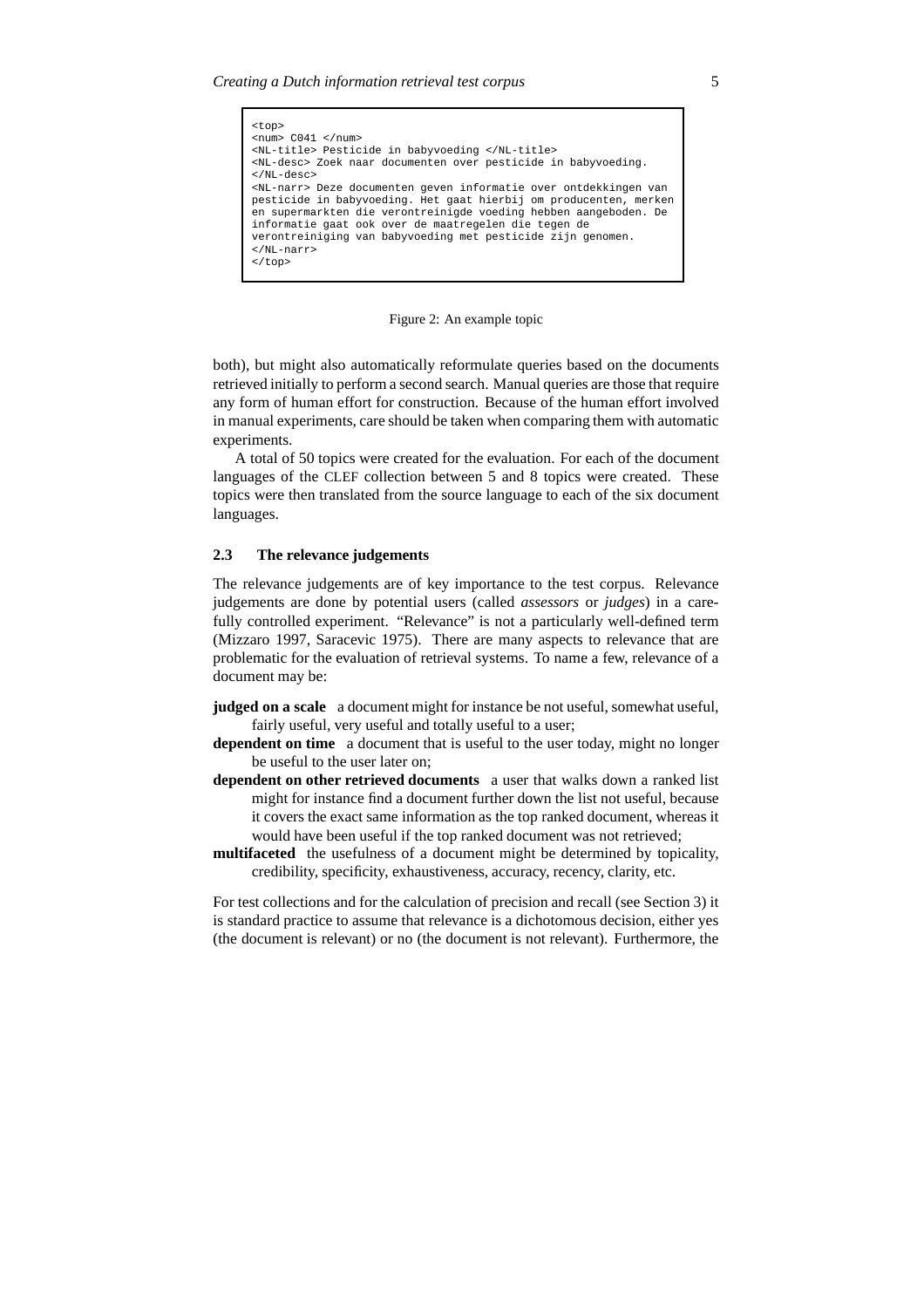relevance of one document should not be influenced by the relevance of another document, that is, a document is still relevant even if it is the thirtieth document with the same information. The judges were instructed to do their judgements based on these assumptions. They followed the working definition that a document is relevant if it would be useful for writing a report on the subject of the topic.

For early test collections, relevance judgements were done for each document in the corpus. This however is, given the size of the Dutch corpus, impossible. If we assume that each document could be judged in 30 seconds, it would take over 1500 hours to judge the entire Dutch document collection for only one topic. Relevance judgements were therefore done on a sample of the document collection following the so-called pooling method (Sparck-Jones and Van Rijsbergen 1975). A document pool is created by taking the top  $n$  documents retrieved of each system, removing the duplicates. Only the documents in the pool are judged. Judges do not know which system retrieved a document, nor do they know the document's position in the ranked list when system(s) retrieved a document. The pool depth was set to  $n = 60$ , based on experimental work by Zobel (1998).

The completeness of the pool and the quality of the judgements are evaluated in Section 5.

### **3 Evaluation**

An important element of CLEF is to provide a common approach to evaluate system performance. In this section, we describe a number of standard evaluation measures which are based on precision and recall. Precision is defined by the fraction of the retrieved documents that is actually relevant. Recall is defined by the fraction of the relevant documents that is actually retrieved.

| $precision =$ | $\,n$ | $r:$ number of relevant documents retrieved |
|---------------|-------|---------------------------------------------|
|               |       | $n:$ number of documents retrieved          |
| $recall =$    |       | $R$ : total number of relevant documents    |

Precision and recall are only applicable to fixed sets of retrieved documents. For the evaluation of ranked retrieval systems, precision and recall have to be averaged somehow over the ranked lists. The idea here is to calculate a number of evaluation measures for different types of users. At one end of the spectrum is the user that is satisfied with any relevant document, for instance a user that searches a web page on last night's football results. At the other end of the spectrum is the user that is only satisfied with most or all of the relevant documents, for instance a lawyer searching for jurisprudence. In CLEF three different evaluation measures are used: precision at fixed levels of recall, precision at fixed points in the ranked list and the average precision over the ranks of relevant documents. A tool for calculating these measures is publicly available from the Smart system (Smart 1994).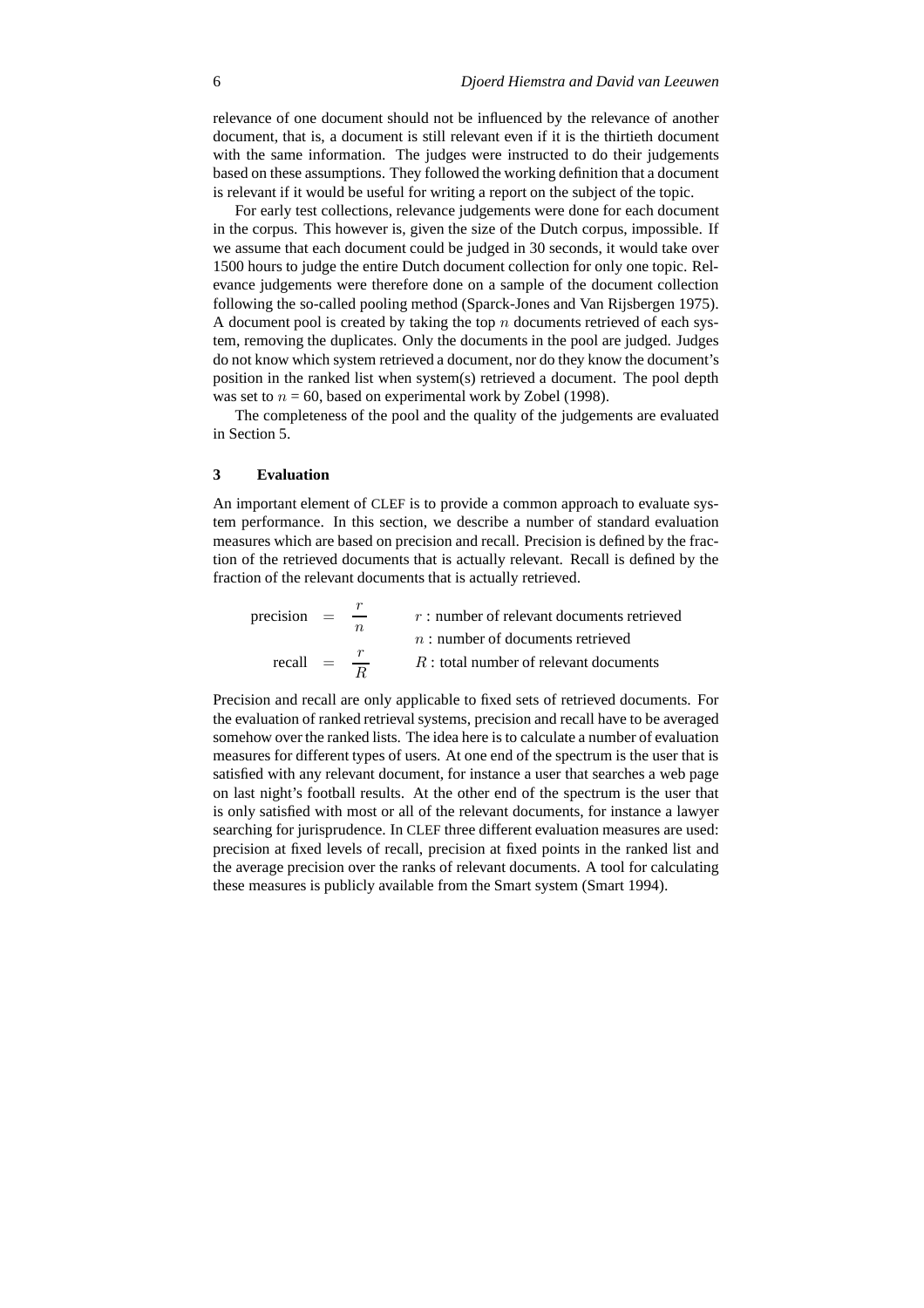### **3.1 Precision at fixed recall levels**

For this evaluation a number of fixed recall levels are chosen, for instance 10 levels:  ${0.1, 0.2, \dots, 1.0}$ . The levels correspond to users that are satisfied if they find respectively 10 %, 20 %, $\cdots$ , 100 % of the relevant documents. For each of these levels the corresponding precision is determined by averaging the precision on that level over the topics.

In practice, the levels of recall do not always correspond with natural recall levels. For instance, if the total number of relevant documents  $R$  is 3, then the natural recall levels are 0.33, 0.67 and 1.0. Other recall levels are determined by using interpolation. The interpolation method used determines the precision at recall level  $l$  by the maximum precision at all points larger than  $l$ . For example, if the three relevant documents were retrieved at rank 4, 9 and 20, then the precision at recall points 0.1, 0.2 and 0.3 is 0.25, at 0.4, 0.5 and 0.6 the precision is 0.22 and at  $0.7, \dots, 1.0$  the precision is 0.15 (Harman 1995). Interpolation might also be used to determine the precision at recall 0.0, resulting in a total of 11 recall levels. Average precision at 11 points of recall is visualised in the recall-precision graphs of Figure 3 and Figure 4 in the next section.

## **3.2 Precision at fixed points in the ranked list**

Recall is not necessarily a good measure of user equivalence. For instance if one query has 20 relevant documents while another has 200. A recall of 50 % would be a reasonable goal in the first case, but unmanageable for most users in the second case (Hull 1993). A more user oriented method would simply choose a number of fixed points in the ranked list, for instance 9 points at: 5, 10, 15, 20, 30, 100, 200, 500 and 1000 documents retrieved. These points correspond with users that are willing to read 5, 10, 15, etc. documents of a search. For each fixed point in the ranked list, the precision is determined as the precision on that point averaged over the topics.

A potential problem with these measures however is that, although precision theoretically ranges between 0 and 1, it are often restricted to a small fraction of the range for many cut-off points. For instance, if the total number of relevant documents  $R = 3$ , then the precision at 10 will be 0.3 at maximum. One point of special interest from this perspective is the precision at R documents retrieved. At this point the average precision does range between 0 and 1. Interestingly, precision and recall are by definition equal at this point. The R-precision value is the precision at each (different)  $R$  averaged over the topics (Harman 1995).

### **3.3 Average precision over ranks of relevant documents**

The mean average precision measure is a single value that is determined for each topic and then averaged over the topics. The measure corresponds with a user that walks down a ranked list of documents who will only stop after he / she has found a certain number of relevant documents. The measure is the average of the precision calculated at the rank of each relevant document retrieved. Relevant documents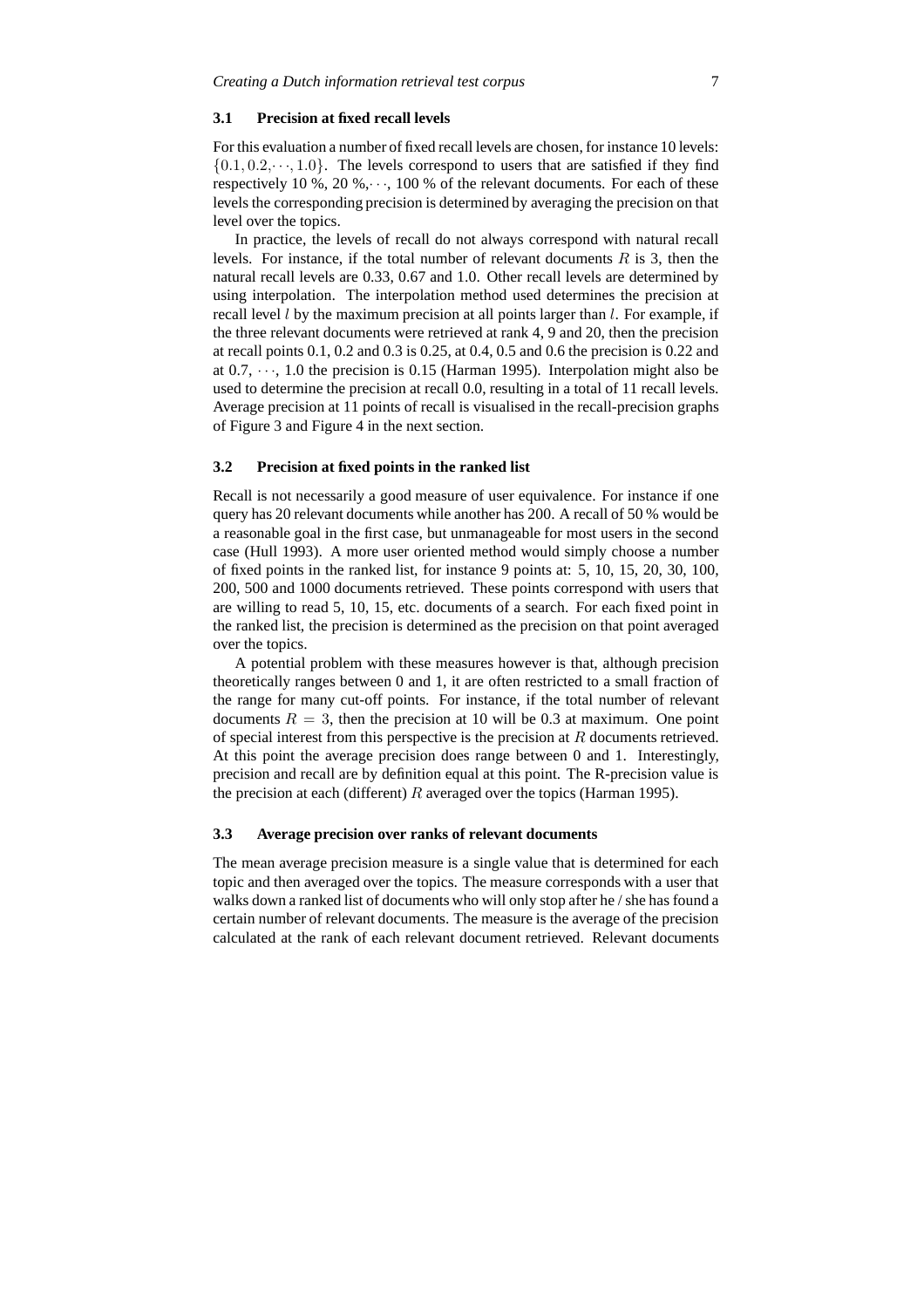that are not retrieved are assigned a precision value of zero. For the example above where the three relevant documents are retrieved at ranks 4, 9 and 20, the average precision would be computed as  $(0.25 + 0.22 + 0.15)/3 = 0.21$ . This measure has the advantages that it does not need the interpolation method and that it uses the full range between 0 and 1 (Harman 1995). The mean average precision measure is used in the analyses of Section 5.

#### **3.4 Other performance issues**

Although the CLEF series mainly focus on retrieval effectiveness in terms of precision and recall, participating organisations are encouraged to experiment with other performance issues. Participants of CLEF may try to optimise their systems for instance for memory requirements, query response time, and indexing speed. A special task was designed this year for interactive user experiments (Oard and Gonzalo 2001).

# **4 Results**

This section gives a brief overview of the official evaluation results. Participants could choose to participate in the monolingual task or in the cross-language task.

## **4.1 Monolingual results**

The first task is the monolingual task which concentrates on the use of the Dutch language only: Participants use the Dutch topics to search the document collection. Many of the experiments conducted in this task were designed to test how the system handles Dutch morphological normalisation and compounds. With the exception of Johns Hopkins University, who used an index based on letter 6-grams, all systems used some language-specific software designed to handle Dutch texts. Figure 3 summarises the best recall-precision averages of the participating systems. A brief description of the experiments is given below.

- **AmsNlM** The University of Amsterdam (Monz and De Rijke 2001) used their FlexIR system. The focus of their experiments was on the effects of morphological analyses such as stemming and compound splitting on retrieval effectiveness. They found as much as 55 % improvement in average precision. Similar, but less spectacular, results were found if shorter queries (only the topic title) were used. Ranking is based on the vector space model using the so-called Lnu.ltc weighting algorithm.
- **aplmon1a** Johns Hopkins University Applied Physics Lab (McNamee and Mayfield  $2001$ ) combined a regular word-based index with an n-gram-based index. For the index based on *n*-grams, they used combinations of  $n = 6$ characters, so the phrase "prime minister" contains the 6-grams  $\Box$ prime, prime $\sqcup$ , rime $\sqcup$ m, ..., nister, ister $\sqcup$ . The use of overlapping character n-grams provides a surrogate form of morphological normalisation. For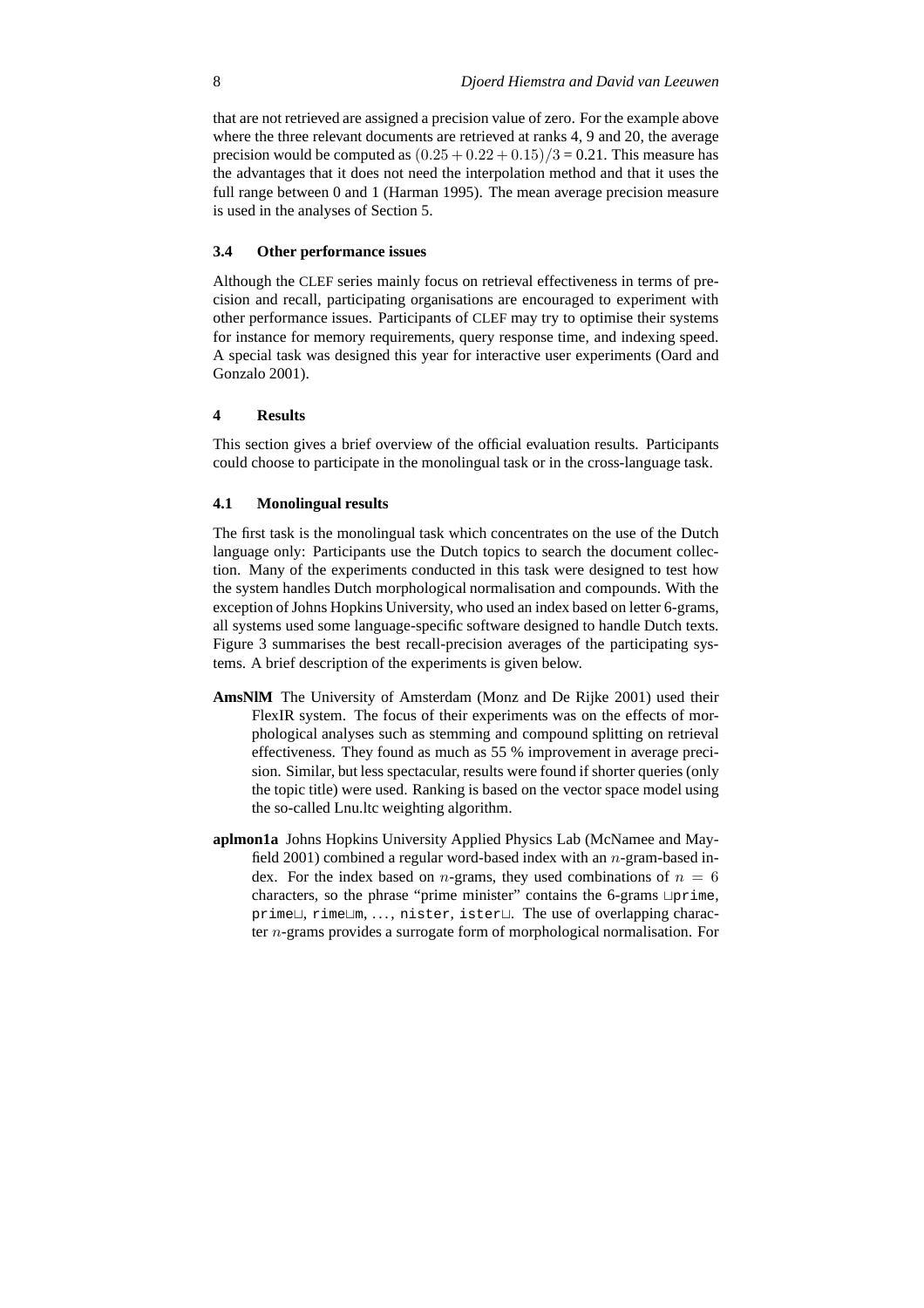

Figure 3: Recall-precision graphs for the best monolingual experiments

instance, the n-gram minist could have been generated from "minister", "ministers", "ministerial", "ministry", etc. The ranking function is based on the use of statistical language models. In an interesting new relevance weighting approach, query term-specific relevance weights were computed by a measure called 'residual inverse document frequency'.

- **EidNL2001B** Eidetica (Frizzarin and Groenink 2001) has run six minimalistic tests with its t-repository indexer, doing as little tuning as possible. The indexer performs compound splitting and various types of term extraction based on context-free tagging of words, including proper name recognition. Extracted terms have a length of between 1 and 4 words (or parts of words in the case of compounds).
- **humNL01** Hummingbird Ltd. (Tomlinson 2001) used their Fulcrum Search-Server. The system uses lexicon-based language processing to for stemming. Compound words like e.g. "babyvoeding" produce multiple stems "baby" and "voeding". The ranking function combines term frequency and inverse document frequency in a manner that is similar to the Okapi BM25 approach and the Smart Lnu.ltu approach.
- **medialab** Medialab B.V. (Van der Weerd and Blom 2001) used their standard retrieval engine without any modifications. The system uses a built-in Dutch stemmer, which is based on the Porter stemmer. Compounds are handled at query time by expanding queries with compounds, for instance "roos" is expanded to "klaproos".
- **oce2** Océ Technologies B.V. (Klok, Driessen and Brunner 2001) designed a new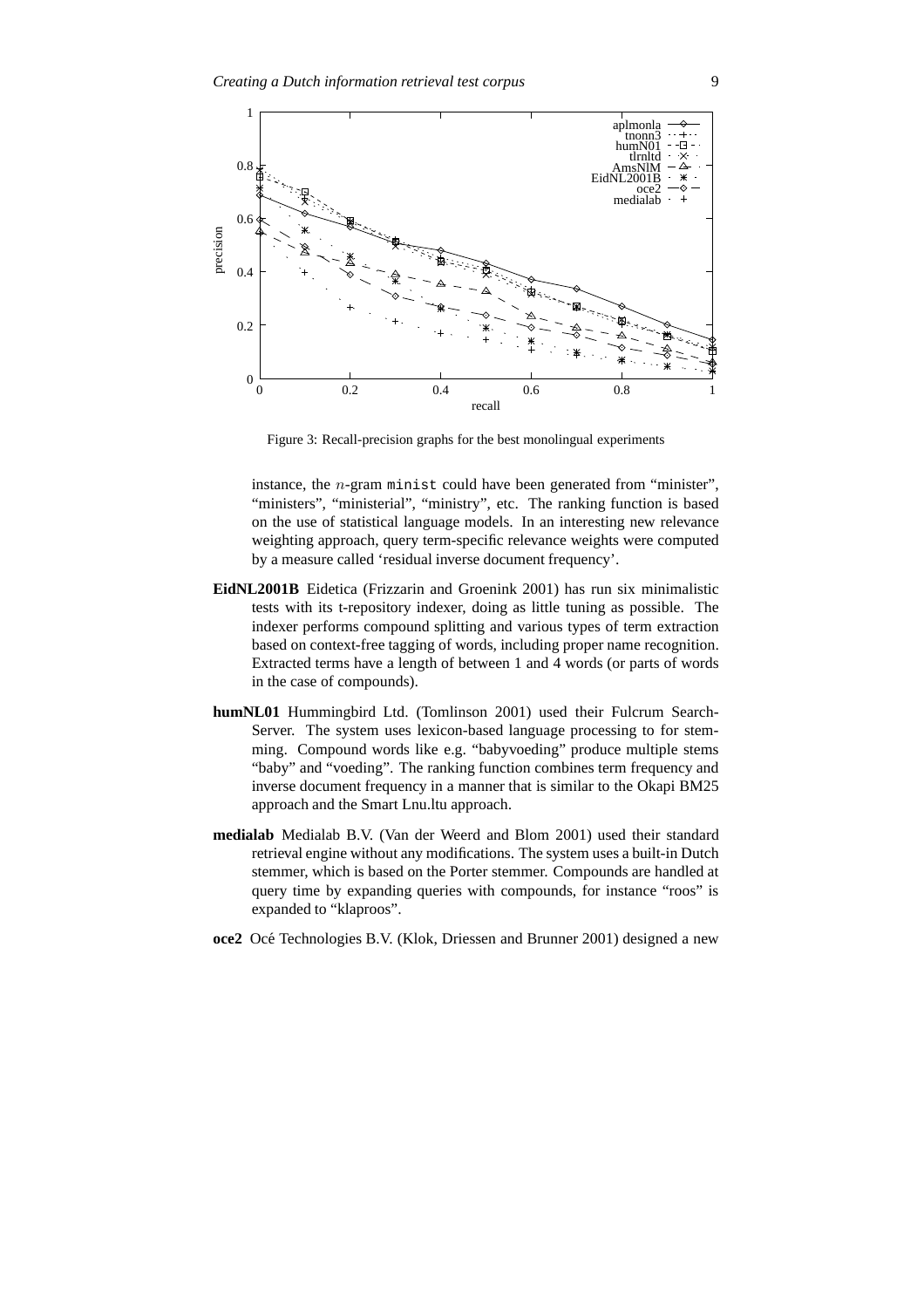method for relevance computation based on six heuristics that are quite common in information retrieval, but are seldomly combined into one consistent system. The ranking function uses heuristics based on term frequency, on terms occurring in document fields, on phrases, and on the completeness of the query. The completeness of the query requires that some terms have to present in the document, whereas others are 'interchangeable'. All information is combined in highly structured queries, consisting of several levels of subqueries.

- **tnonn3** TNO-TPD (Kraaij 2001) compared several approaches to handle lexical variations: fuzzy lookup, Porter stemming and dictionary-based lemmatisation, including some minor experiments with case sensitivity and fuzzy expansion. Dictionary-based lemmatisation, which also splits compounds, performs noticeably better than the stemming approach. The ranking function is based on statistical language models.
- **tlrnltd** Thomson Legal and Regulatory (Molina-Salgado, Moulinier, Knutson, Lund and Sekhon 2001) used their WIN system which is based on the inference network model. The system uses a morphological analyser and partof-speech tagger to detect compounds and noun phrases, which are then represented as structured queries at search time. The ranking function, which uses standard *tf.idf* for computing term weights, finds the best dynamic portion in a document and combines the score of the best portion with the score of the whole document.

## **4.2 Cross-language results**

In the second task, the cross-language task, the Dutch document collection is searched using any topic language except Dutch. The participants of this task mainly experimented with different resources for the automatic translation English queries to Dutch. Resources used were bilingual word lists, lexical databases and parallel (bilingual) corpora from which translation are extracted automatically. Figure 4 summarises the best recall-precision averages of the participating systems. A brief description of the experiments is given in the remainder of this section.

- **aplbiennl** Johns Hopkins University Applied Physics Lab (McNamee and Mayfield 2001) compared several approaches to query translation: publicly available bilingual wordlists, bilingual wordlists that are automatically extracted a Dutch-English parallel corpus, and untranslated queries. The last is likely to succeed when languages share root words, because of the 6-gram approach (see previous section). The ranking function is based on the use of statistical language models.
- **glaen1** University of Glasgow (Adriani 2001) combined a publicly available bilingual word list with translations extracted from a Dutch-English parallel corpus. The corpus translations perform much worse than the translations from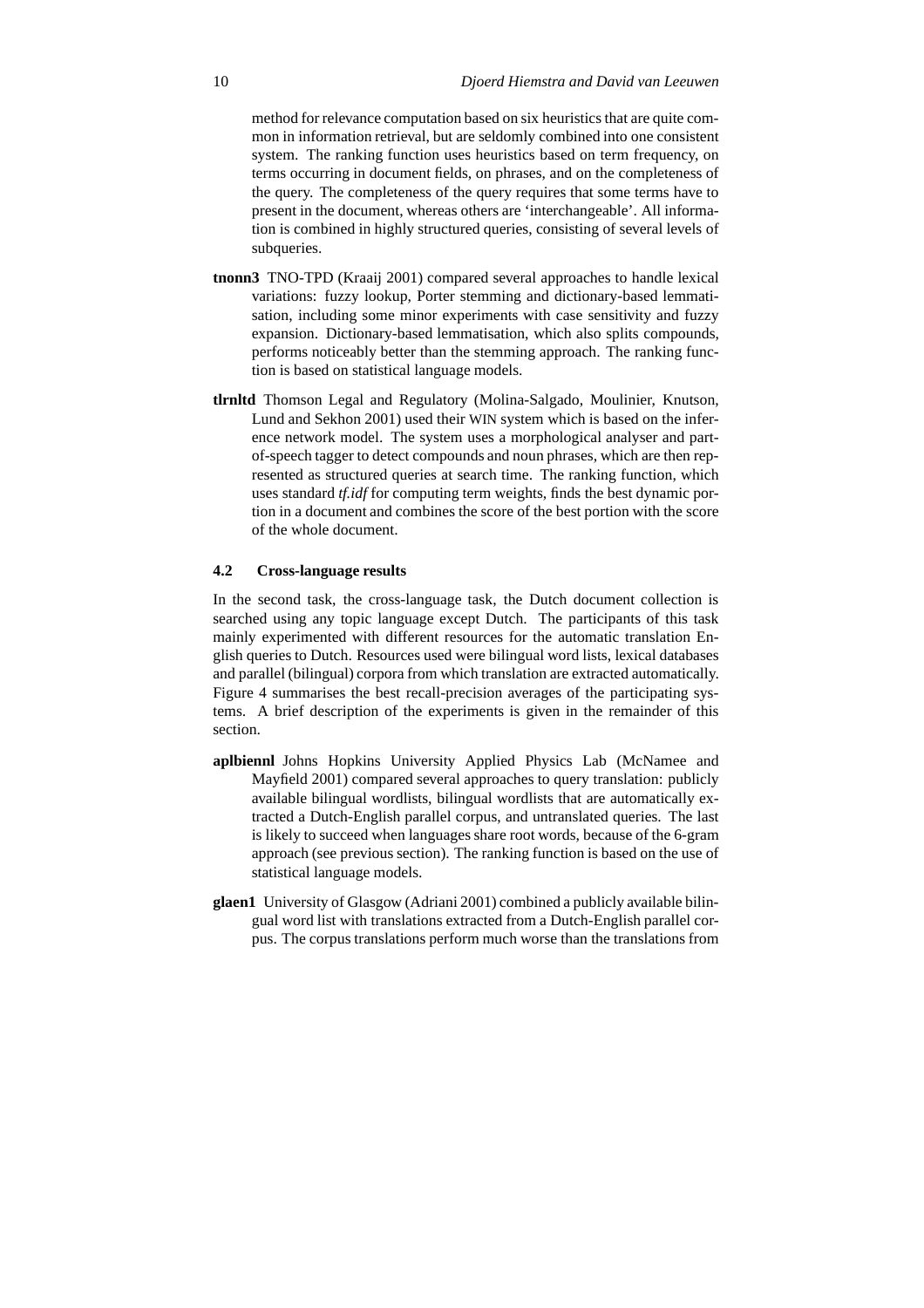

Figure 4: Recall-precision graphs for the best cross-language experiments

the word list. Translated queries are further expanded by assuming that top few documents retrieved are relevant to the query. Ranking is based on a standard *tf.idf* formula.

**tnoen1** TNO-TPD (Kraaij 2001) compared three translation resources for query translation: a commercial machine translation system, a commercial lexical database, and parallel corpora. Surprisingly, the corpus translations perform at the level of the commercial products. Ranking is based on a statistical language model for cross-language retrieval that combines statistical translation with retrieval. The system is able to process structured queries in which possible translations of a source language are grouped and weighted according to their translation probability.

### **5 Quality of the test corpus**

The results reported here, as well as the usefulness of the Dutch test collection for future experiments, depend heavily on the quality of the relevance judgements. We investigated two main concerns: the consistency of the judgements and the completeness of the judgements. Consistency addresses the following question: Do the results of the experiments critically depend on the particular choice of human judges, that is, would we have gotten different results if we had a different group of judges? Completeness addresses the question: Do the results of the experiments critically depend on the particular choice of documents that were selected in the pool (see Section 2.3), that is, would we have gotten very different results if we had a different group of participating systems? This section shows that both the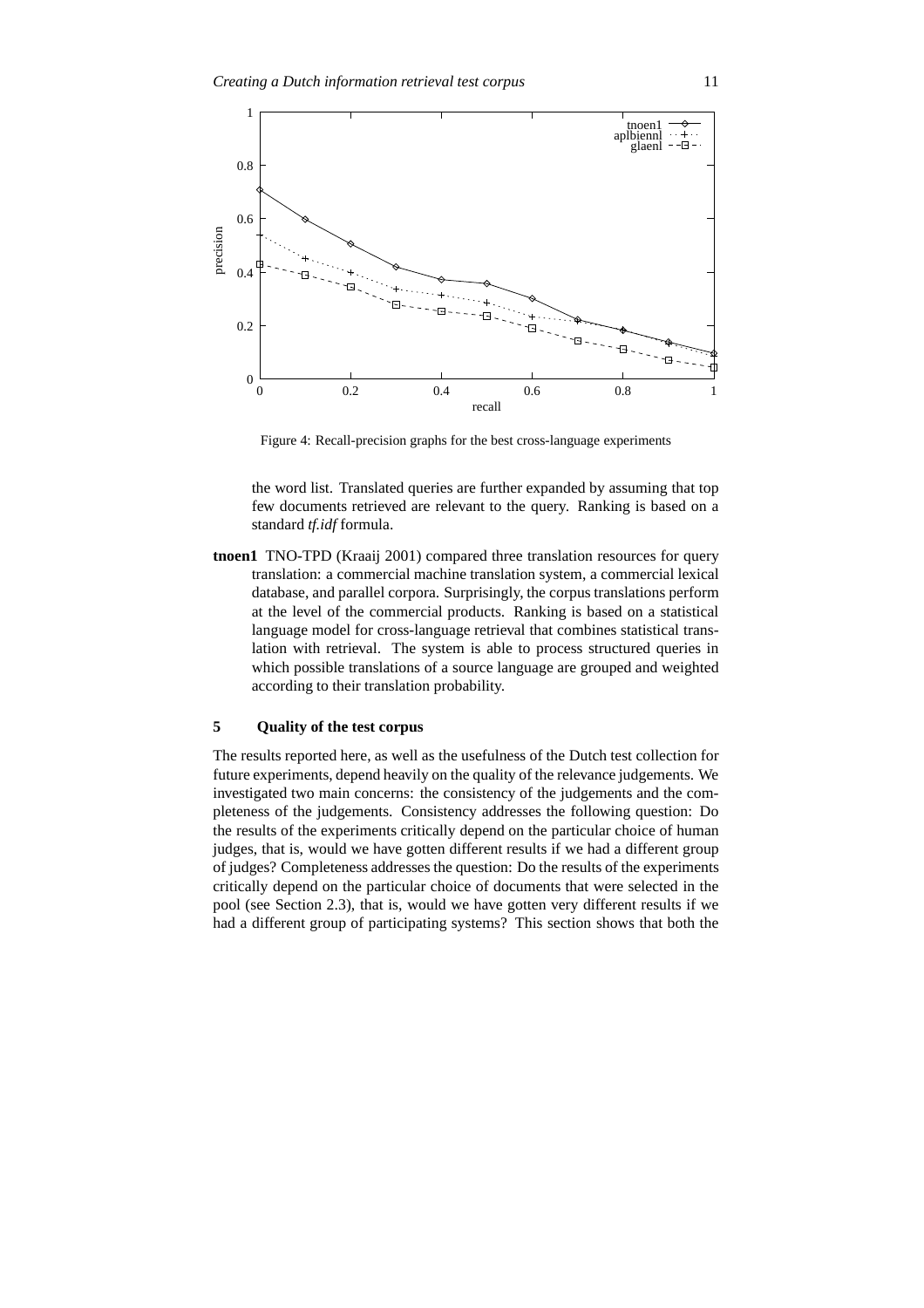consistency and the completeness of the relevance judgements are as good as those of the TREC collections.

#### **5.1 Consistency of the judgements**

For the Dutch collection, 10 different judges were used, so the judgements are not particularly dependent on the choices of one particular judge. However, relevance judgements are inherently subjective: They are known to differ across judges, and even to differ for the same judge at different times. Some researchers therefore question if one can draw valid conclusions from experimental work using test collections (Harter 1996). A pragmatic reply to this criticism is that system improvements developed on test collections do prove to be beneficial in operational settings. Experimentation using test collections is, and has been for many years, *the* way to conduct information retrieval research.<sup>2</sup> A second reply to criticism on test collections is that a number of studies show that comparative performance of two retrieval strategies is stable when evaluated using two or more independent sets of judgements by different judges. Lesk and Salton (1969) and Voorhees (2000) used assessments by two or more independent judges. They showed that the relative performance of two systems did not change significantly if a different set of judgements was used.

To have some idea of the consistency of our judges, we created an independent set of judgements for a small sample of 10 topics of the total set of 50 topics. Lesk and Salton introduced the *overlap* of the relevant document sets to quantify the amount of agreements among differents sets of relevance assessments. Overlap is defined as the size of the intersection of the relevant documents sets divided by the size of the union of the relevant documents sets. Recent computations of the overlap of different sets of relevance assessments for one of the TREC collections resulted in overlaps of between 0.421 and 0.494 (Voorhees 2000). On our small sample, the overlap is 0.465.<sup>3</sup> This indicates that the consistency of our judges is as good as the consistency of the judges of the reported TREC collection.

### **5.2 Completeness of the judgements**

The completeness of the judgements addresses the reliability of the official CLEF experiments, but also the reliability of the test collection for future experiments. As said, the test collection should be a reliable tool for future use as well. It is very likely that future experiments will retrieve some documents in the top for which no relevance judgements are available because none of the official CLEF systems retrieved them. So, what if my run is not judged?

To have some idea of the completeness of the relevance judgements, we conducted the following experiment. Each official run that contributed to the pool was

<sup>2</sup>About 80 % of the SIGIR 2001 conference publications (Croft, Harper, Kraft and Zobel 2001) use test collections for experimentation.

<sup>&</sup>lt;sup>3</sup>We followed Voorhees' (2000) procedure by taking a random sample of 200 documents that the primary assessors judged not relevant. The reported overlap is the mean of 10 random samples, for which the overlap ranges between 0.443 and 0.489.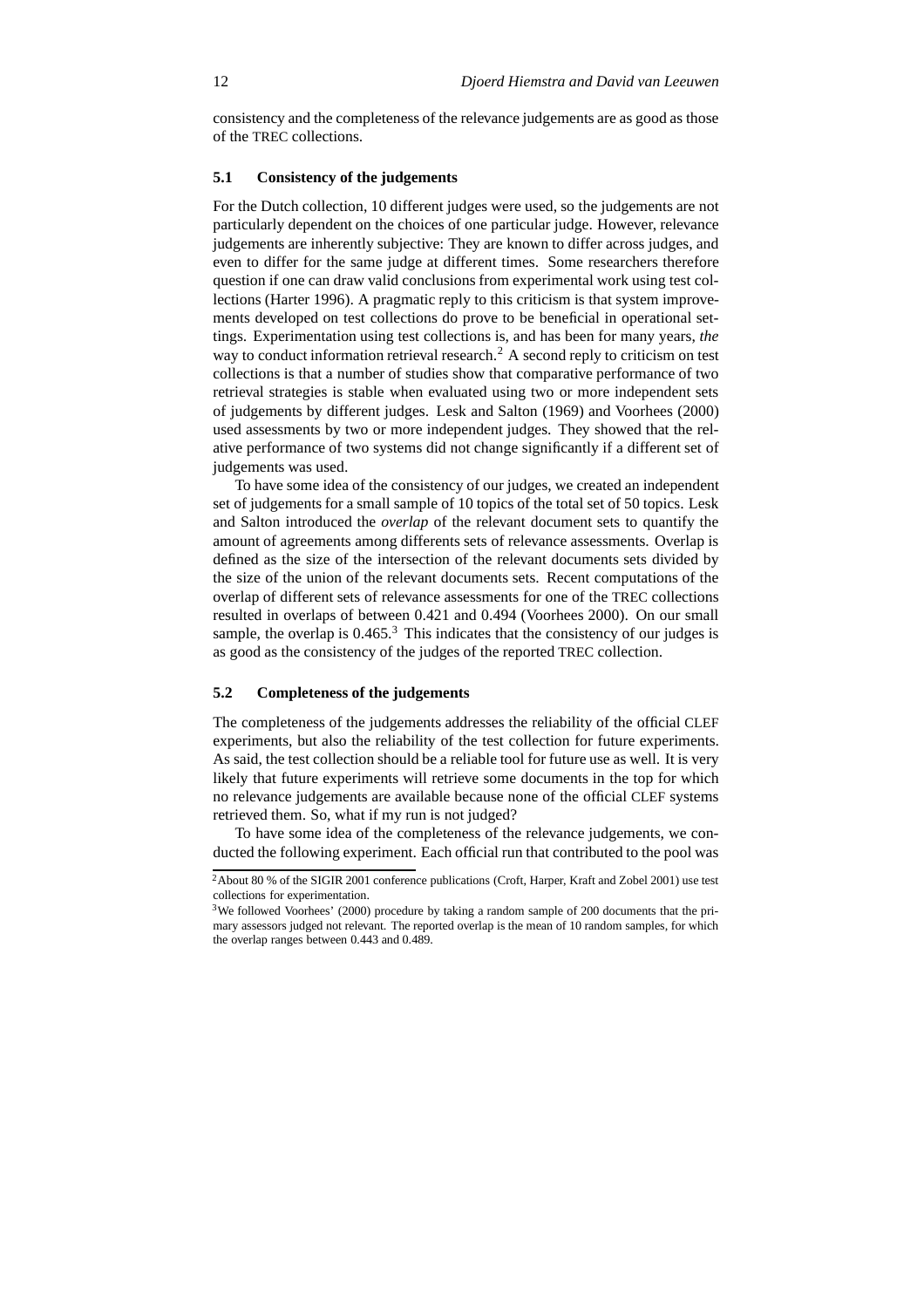evaluated both with (standard evaluation) and without the relevant documents that the run uniquely contributed to the pool. The difference between the two evaluations will give an idea of how reliable the collections are for future work. The comparison shows that on average, we expect an unjudged run to have only 0.0031 higher average precision after judging.

| run name      | average precision<br>unjudged<br>judged |        | difference |         | unique<br>rel. |
|---------------|-----------------------------------------|--------|------------|---------|----------------|
| ut1           | 0.4222                                  | 0.4230 | 0.0008     | $0.2\%$ | 55             |
| aplmonla      | 0.3943                                  | 0.4002 | 0.0059     | 1.5 %   | 29             |
| $t$ nonn $3$  | 0.3914                                  | 0.3917 | 0.0003     | 0.1%    | 2              |
| humNLO1x      | 0.3825                                  | 0.3831 | 0.0006     | $0.2\%$ | 5              |
| tlrnltd       | 0.3760                                  | 0.3775 | 0.0015     | $0.4\%$ | 10             |
| tnoen1        | 0.3246                                  | 0.3336 | 0.0090     | 2.8%    | 32             |
| AmsNIM        | 0.2770                                  | 0.2833 | 0.0063     | 2.3 %   | 32             |
| aplbiennl     | 0.2692                                  | 0.2707 | 0.0015     | $0.6\%$ | 7              |
| $_{\rm oce2}$ | 0.2363                                  | 0.2405 | 0.0042     | 1.8%    | 21             |
| glaenl        | 0.2113                                  | 0.2123 | 0.0010     | $0.5\%$ | 8              |
| $\alpha$ ce 1 | 0.2024                                  | 0.2066 | 0.0042     | 2.1 %   | 23             |
| medialab      | 0.1600                                  | 0.1640 | 0.0040     | 2.5 %   | 23             |
| EidNL2001A    | 0.1339                                  | 0.1352 | 0.0013     | 1.0%    | 8              |
|               |                                         | max:   | 0.0090     | 2.8%    | 55             |
|               |                                         | mean:  | 0.0031     | $1.2\%$ | 20             |
|               | standard deviation:                     |        | 0.0027     | 1.0%    | 15             |

Table 2: Average precision of runs with and without unique judgements

Table 2 gives the complete overview of the differences. The runs labeled as ut1 is a run using manually formulated queries, done at the University of Twente using the NIST Z/Prise system. It was specifically submitted to contribute to the pool of documents to be judged. This run retrieved most (55) documents that were not retrieved by any of the other systems, but each system uniquely retrieved some relevant documents. If any of the systems would not have participated, we would have missed its uniquely retrieved relevant documents during the judgement process. However, this would not have affected the evaluation results at all, that is, the relative ordering based on the system's retrieval effectivenesses does not change.

#### **6 Conclusion and the future**

This paper reports on the first large-scale evaluation of information retrieval systems on Dutch data. The evaluation showed that language-specific modules like stemmers and compound-splitters result in significant improvements in many cases (Peters 2001).

We showed that the Dutch testbed is a valuable tool for future evaluations of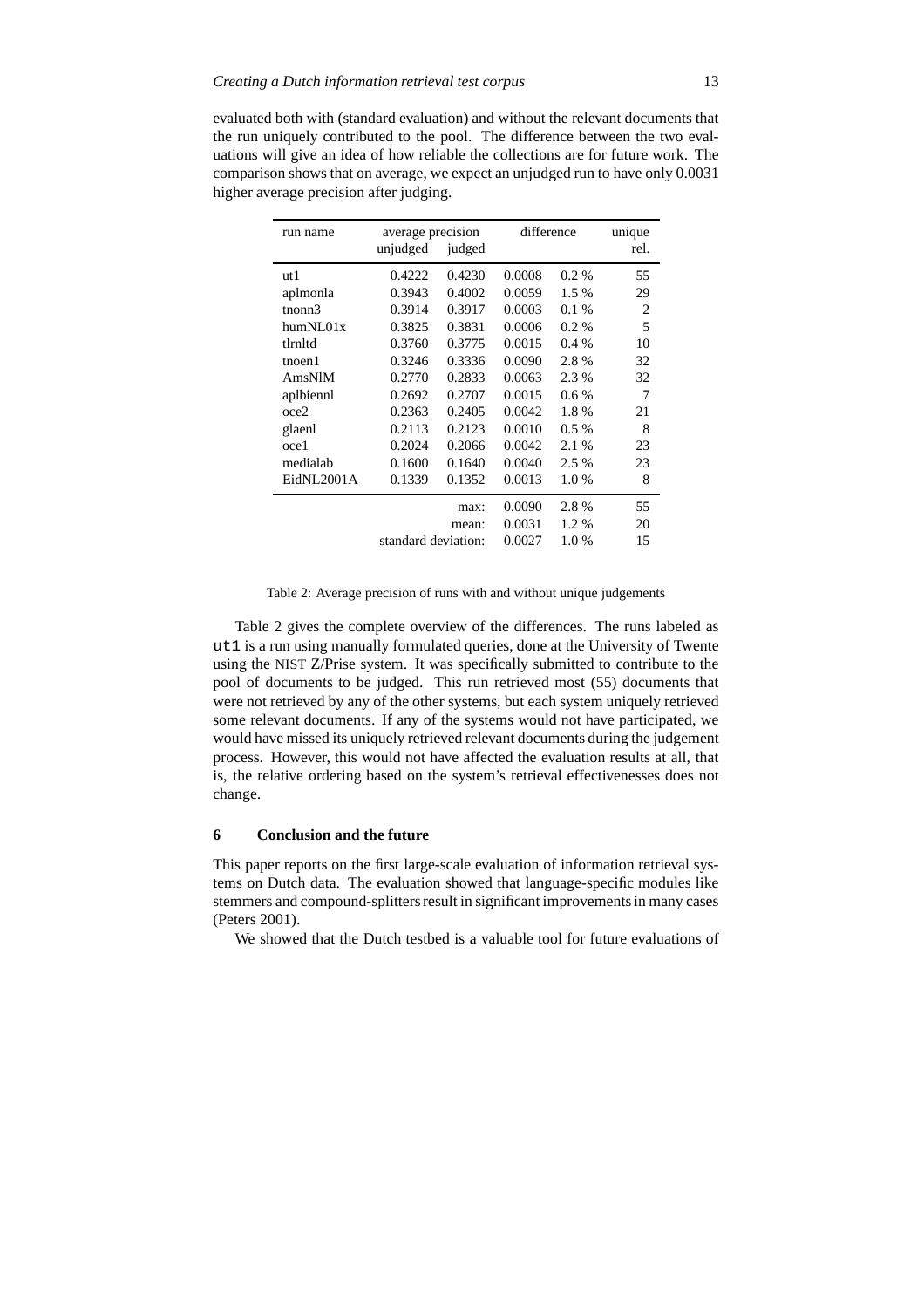search technology. Our judges were as consistent as the judges that developed the TREC collections. The evaluation of the completeness of the judgements show that none of the runs uniquely found a significant number of relevant documents. Removing the uniquely found relevant documents for each run does not change the relative ordering of the systems, showing that the Dutch collection serves as a valuable tool for the development of search and language technology for the Dutch market.

There will be two more successive rounds of retrieval experiments within the CLEF workshop series in 2002 and 2003. The test collection described in this paper is available for official participants of the CLEF workshops. Come and join us!

### **Acknowledgements**

The research presented in this paper was funded in part by the DELOS Network of Excellence on Digital Libraries and by the Dutch Telematics Institute project DRUID. We are most grateful to PCM Landelijke Dagbladen / Het Parool for providing the Dutch data. We like to thank Arjan van Hessen and Roeland Ordelman of the University of Twente, and Wessel Kraaij and Renée Pohlmann of TNO-TPD for their help and advice. Many thanks go to the organisations that participated in the official Dutch CLEF experiments.

### **References**

- Adriani, M. (2001), English-Dutch CLIR using query translation techniques, *in* Peters (2001), pp. 143–146.
- Croft, W., Harper, D., Kraft, D. and Zobel, J. (eds) (2001), *Proceedings of the 24th ACM Conference on Research and Development in Information Retrieval (SIGIR)*, ACM Press.
- Frizzarin, T. and Groenink, A. (2001), Minimalistic test runs of the Eidetica indexer, *in* Peters (2001), pp. 181–182.
- Harman, D. K. (1995), Evaluation techniques and measures, *Proceedings of the third Text Retrieval Conference TREC-3*, pp. A5–A13.
- Harter, S. P. (1996), Variations in relevance assessments and the measurement of retrieval effectiveness, *Journal of the American Society for Information Science* **47**(1), 37–49.
- Hull, D. (1993), Using statistical testing in the evaluation of retrieval experiments, *Proceedings of the 16th ACM Conference on Research and Development in Information Retrieval (SIGIR'93)*, pp. 329–338.
- Kando, N. (ed.) (2001), *Proceedings of the 2nd NTCIR Workshop Meeting on Evaluation of Chinese and Japanese Text Retrieval and Text Summarization*, National Institute of Informatics, Japan.

http://research.nii.ac.jp/ntcir/workshop/OnlineProceedings2/

Klok, J., Driessen, S. and Brunner, M. (2001), Some terms are more interchangeable than others, *in* Peters (2001), pp. 189–194.